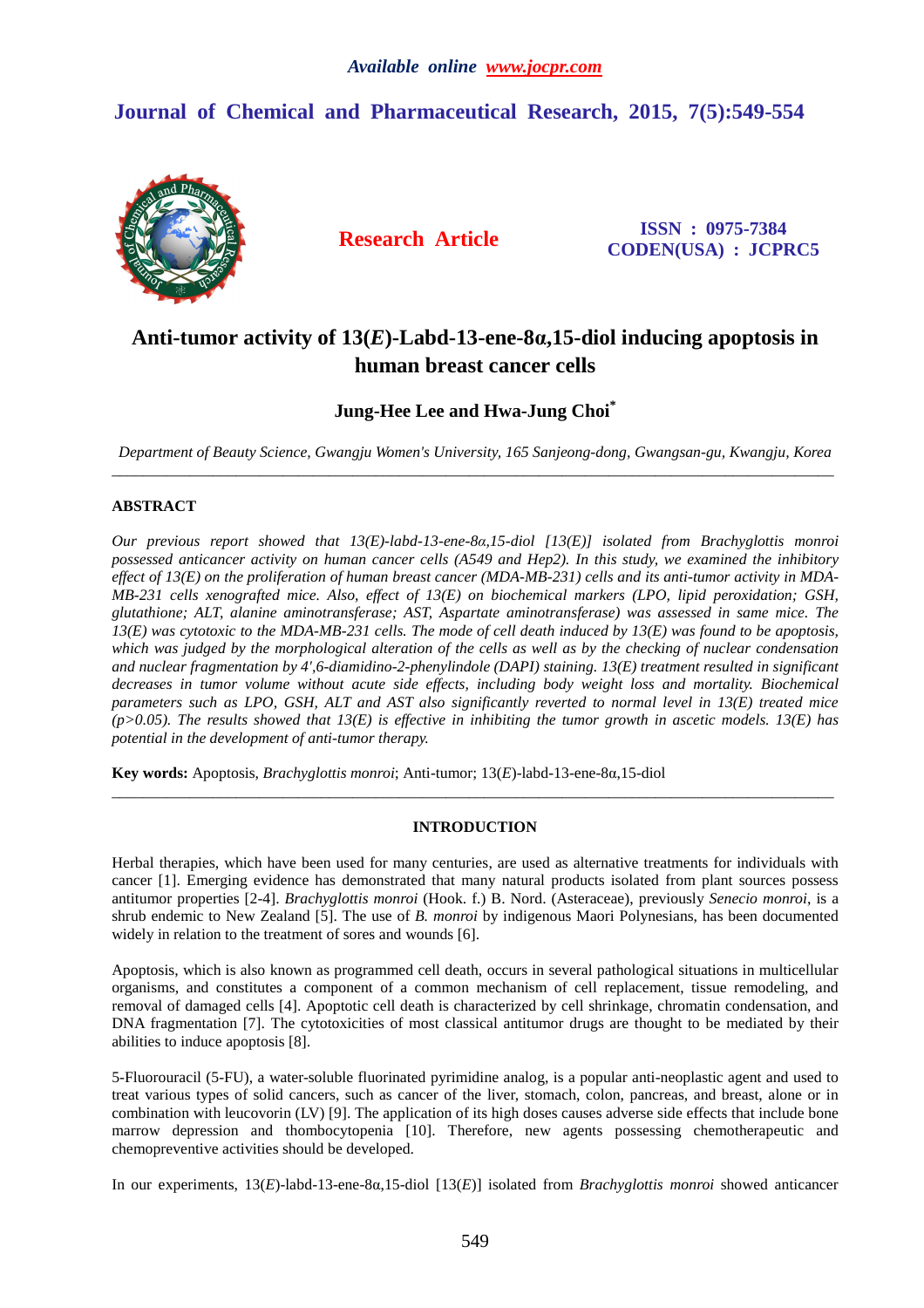activity carcinomic human alveolar basal epithelial (A549) and human larynx carcinoma (Hep2) cells in a dosedependent manner [11]. In this study, we examined the effects of  $13(E)$  on the inhibition of cell proliferation using 3-(4,5-dimethylthiazol-2-yl)-2,5-diphenyltetrazolium bromide (MTT) assay and the induction of apoptosis in human breast cancer (MDA-MB-231) cells by 4',6-diamidino-2-phenylindole (DAPI) staining and DNA fragmentation assay. We also were assessed anti-tumor activity of 13(*E*) and effect of 13(*E*) on biochemical markers (LPO, lipid peroxidation; GSH, glutathione; ALT, alanine aminotransferase; AST, Aspartate aminotransferase) in MDA-MB-231 cells xenografted mice.

*\_\_\_\_\_\_\_\_\_\_\_\_\_\_\_\_\_\_\_\_\_\_\_\_\_\_\_\_\_\_\_\_\_\_\_\_\_\_\_\_\_\_\_\_\_\_\_\_\_\_\_\_\_\_\_\_\_\_\_\_\_\_\_\_\_\_\_\_\_\_\_\_\_\_\_\_\_\_*

# **EXPERIMENTAL SECTION**

#### **Cell line, reagents and chemicals**

Human breast cancer (MDA-MB-231) cells were purchased from the Korea Cell Line Bank (KCLB, Seoul, South Korea), and were cultured in Roswell Park Memorial Institute (RPMI) 1640 medium (Gibco BRL, Grand Island, NY, USA) supplemented with heat-inactivated fetal bovine serum (FBS; Gibco BRL, Grand Island, NY, USA) and 0.01% antibiotic-antimycotic solution (Gibco BRL; Grand Island, NY, USA) at 37 $\Box$  in 5% CO<sub>2</sub> and 95% O<sub>2</sub> in a humidified cell incubator. The tissue culture plates were purchased from Falcon (BD Biosciences, NJ, USA). 3-(4,5 dimethylthiazol- 2-yl)-2, 5-diphenyl tetrazolium bromide (MTT), 4',6' diamino-2-phenylindole (DAPI) and dimethyl sulfoxide (DMSO) were purchased from Sigma-Aldrich (St. Louis, MO, USA). 13(*E*) was isolated from *Brachyglottis monroi* using a previously described method [11].

### **Cell viability assay**

For the measurement of cell viability, the 3-(4,5-dimethylthiazol-2-yl)-2,5-diphenyltetrazolium bromide (MTT) assay was performed as described previously [12]. Briefly, MDA-MB-231 cells were seeded at  $1 \times 10^5$  cells/well in a 24-well plate, and were treated with various concentrations of 13(*E*) for 24 h and 48 h. At the end of culturing, the cells were washed, and 50  $\mu$ L of MTT (2 mg/mL) was then added to each well. After incubation of the plate for 4 h in the dark, the formed formazan was dissolved in DMSO solution, and absorbance was measured at 570 nm using a microtiter plate reader (Bio-TEK Instruments, USA). For determination of cell viability, percent viability was calculated as (absorbance of sample/control absorbance  $\times$  100).

## **Apoptosis**

DAPI staining was performed according to the previously described protocol [13]. MDA-MB-231 cells were first cultured on 4-chamber slides at a density of  $2 \times 10^4$  cells/chamber. After treatment with 13(*E*) for 48 h, cells were washed twice with PBS and fixed by incubation in 4% paraformaldehyde for 30 min. After washing in PBS, the cells were incubated in 1  $\mu$ g/mL DAPI solution for 30 min in the dark. The cells were then observed with a fluorescence microscope (Leica DM IRB; Leica, Wetzlar, Germany).

### **In vivo anti-tumor property**

Female Balb/c mice (6 weeks old) were purchased from the Central Laboratory Animal (Seoul, Korea). Experiments were performed in accordance with regulatory standards and guidelines and were approved by the institutional Animal Care and Use Committee.

To establish a xenograft carcinoma animal model,  $5 \times 10^6$  MDA-MB-231 cells were injected into the flanks of female Balb/c mice. Tumor cells were allowed to grow into visible masses for 14 days, the mice were randomly divided into five groups (10 mice/group), and treated with variable strategies. 13(*E*) was intraperitoneally injected with 20 mg/kg three times per week for 2 weeks and 5-FU was intraperitoneally injected with 20 mg/kg three times per week for 2 weeks. Tumor volume for xenografts was determined by a caliper and was calculated as volume = length  $\times$  width<sup>2</sup> $\times$  0.5, where the width is the smallest measurement and the length is the longest measurement [14]. The weight of body during animal test monitored twice each week.

### **Biochemical parameters**

After collection of blood samples, the mice were sacrificed. Then the liver was excised, rinsed in ice cold normal saline followed by ice-cold 10% KCl solution, blotted, dried and weighed. A 10% (w/v) homogenate was prepared in ice-cold KCl solution and centrifuged at 1500 rpm for 15 min at 4℃. The supernatant thus obtained was used for the estimation of LPO by thio-barbituric acid reaction [15], GSH by enzymatic recycling [16], ALT and AST by the method described by Reitman and Frankel in 1957 year [17].

### **Statistical analyses**

The results are presented as mean  $\pm$  S.D. of thee replicates from three independent experiments. Statistical analysis was performed using one-way analysis of variance (ANOVA) and Student's t test. The values of  $p<0.05$  were considered statistically significant.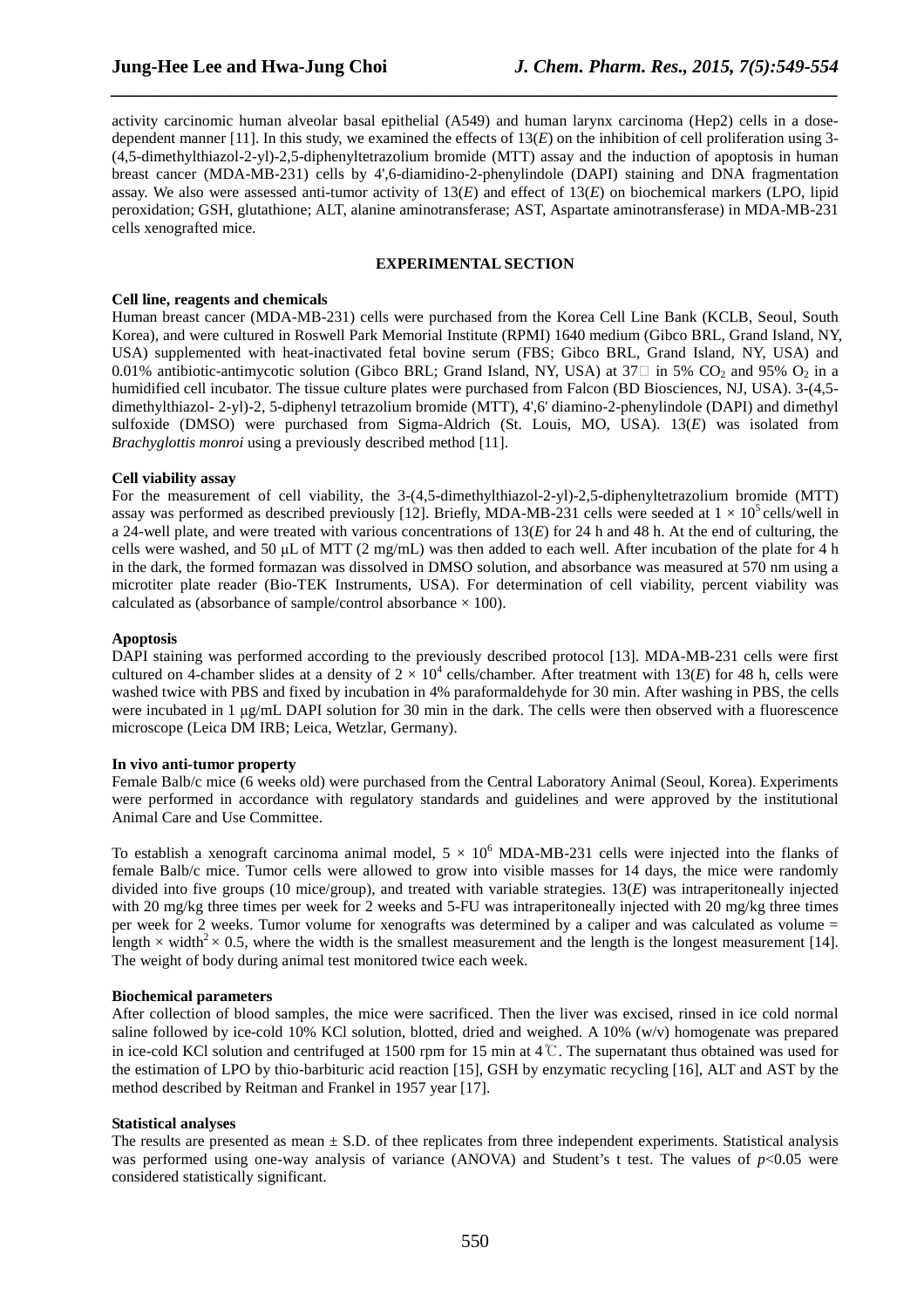### **RESULTS AND DISCUSSION**

*\_\_\_\_\_\_\_\_\_\_\_\_\_\_\_\_\_\_\_\_\_\_\_\_\_\_\_\_\_\_\_\_\_\_\_\_\_\_\_\_\_\_\_\_\_\_\_\_\_\_\_\_\_\_\_\_\_\_\_\_\_\_\_\_\_\_\_\_\_\_\_\_\_\_\_\_\_\_*

To measure cytotoxic effect of 13(E) on MDA-MB-231 cells, MDA-MB-231 cells incubated with 13(*E*) at a concentration of 4, 8, 16, and 32 µg/mL for 24 h showed 92.87% 89.34%, 78.67%, and 44.37% viability compared to the control value, respectively (Fig. 1). In addition, MDA-MB-231 cells incubated with 13(*E*) at a concentration of 4, 8, 16, and 32 µg/mL for 48 h showed 69.69% 67.07%, 55.23%, and 0.92% viability compared to the control value, respectively (Fig. 1). These results showed that 13(*E*) inhibited the proliferation of MDA-MB-231, and this cytotoxic effect was increased in a time- and dose-dependent manner.



**Fig.1: Cytotoxic effects and 13(***E***)-induced cell death in MDA-MB-231 cells** 

MDA-MB-231 human breast cancer cells were incubated with 13(*E*) at various concentrations (4, 8, 16, and 32  $\mu$ g/mL) for 24 and 48 h, and the viability was determined by the MTT assay. Results are represented as the mean  $\pm$ standard error for three independent experiments, each with a minimum of three cultures. 13(*E*), 13(*E*)-labd-13-ene-8α,15-diol. \*represents *p*<0.05 compared to the control after 24 h and \*\*represents *p*<0.05 compared to the control after 48 h.

To confirm that the cytotoxic effect of 13(*E*) was induced by apoptosis, 13(*E*) was treated in MDA-MB-231 cells. The changes in cell morphology induced by 13(*E*) were examined by phase-contrast microscopy. In Fig. 2A, 13(*E*) treated cells at a concentration of 16 and 32 µg/mL for 48 h were detached from the culture dish, underwent cell rounding and cytoplasmic blebbing, and became irregular in shape. To confirm the induction of apoptosis in MDA-MB-231 cells, 13(*E*) was analyzed by the DAPI assay, which specifically stains the nuclei. The assay revealed that some nuclei of the cells that had been treated with  $13(E)$  at a concentration of 16 and 32  $\mu g/mL$  for 48 h exhibited typical features of apoptosis such as nuclear condensation and nuclear fragmentation (Fig. 2B).

After DAPI staining, the images recorded by fluorescence microscope. Photomicrograph of a phase-contrast microscope (A), photomicrograph of a fluorescence microscope after MDA-MB-231 cells were stained with DAPI (B).

We also investigated the anti-tumor activity of 13(*E*) in a MDA-MB-231 carcinoma animal model using Balb/c mice. The MDA-MB-231 tumor-xenograft mice displayed increased tumor volume during test period (Fig. 3A). Treatment with  $13(E)$  or 5-FU reduced the tumor volume significantly when compared to that of cancer control group (Fig. 3, *p*<0.05). Treatment with 13(*E*) produced tumors similar in size to those produced using 5-FU (Fig. 3A). Furthermore, 13(*E*) didn't show acute side effects, including body weight loss and mortality (Fig. 3B and 3C). This is, to the best of our knowledge, the first study demonstrating that 13(*E*) inhibits tumor growth in a MDA-MB-231 carcinoma animal model.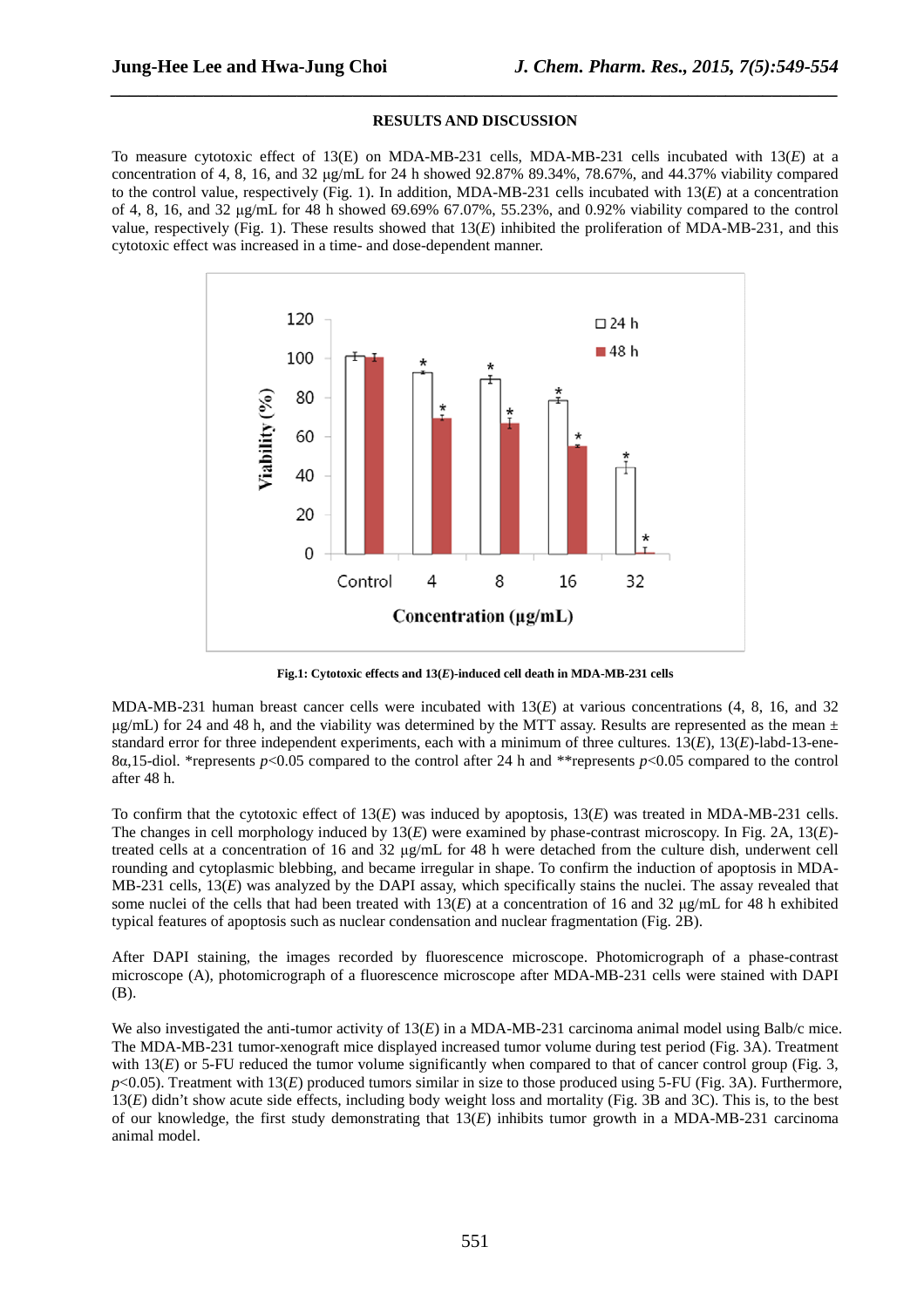

**Fig. 2: MDA-MB-231 human breast cancer cells were incubated with 13(***E***) at concentrations of 16 µg/mL and 32 µg/mL for 48 h**



**Fig. 3: Effect of 13(***E***) on tumor volume (A), body weight (B) and survival (C) in tumor bearing Balb/C mice**

MDA-MB-231 cells were inoculated in Balb/C mice and then after 2 weeks the mice intraperitoneally administered with 20 mg/kg of 13(*E*) three times per week for 2 weeks. Tumor volume was determined once per 2 days during tested period. The weight of body during animal test monitored twice each week. The survival measured after tested period. 13(*E*), 20 mg/kg; 5-FU, 20 mg/kg 5-fluorouracil. 13(*E*), 13(*E*)-labd-13-ene-8α,15-diol. \*Significantly different from normal group ( $p$ <0.05). \*\*Significantly different from tumor group ( $p$ <0.05).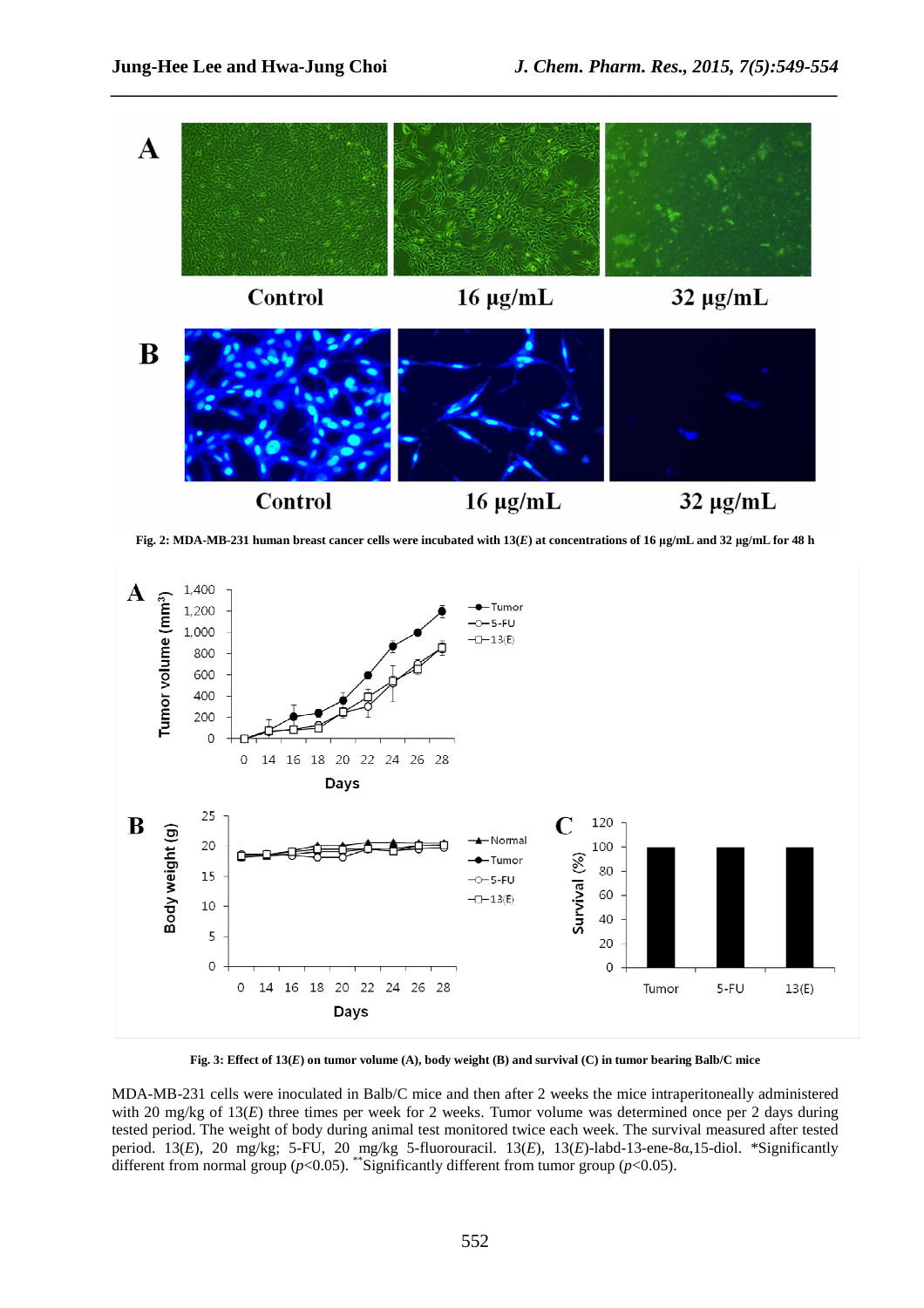The inoculation of MDA-MB-231 cells caused significant decreases in the levels of the antioxidant enzymes GSH while significantly increasing the levels of LPO, ALT and AST in liver of MDA-MB-231 animals, when compared to the normal group (Table 1). Treatment with  $13(E)$  reversed these changes towards the normal levels. Almost similar results were observed with 5-FU treatment.

*\_\_\_\_\_\_\_\_\_\_\_\_\_\_\_\_\_\_\_\_\_\_\_\_\_\_\_\_\_\_\_\_\_\_\_\_\_\_\_\_\_\_\_\_\_\_\_\_\_\_\_\_\_\_\_\_\_\_\_\_\_\_\_\_\_\_\_\_\_\_\_\_\_\_\_\_\_\_*

| LPO.                         | <b>GSH</b>           | ATT                           | <b>AST</b>                                                                                                                                                                                                                                           |
|------------------------------|----------------------|-------------------------------|------------------------------------------------------------------------------------------------------------------------------------------------------------------------------------------------------------------------------------------------------|
| (nmol/g)                     | $(\mu \text{mol/g})$ | (Unit/mL)                     | (Unit/mL)                                                                                                                                                                                                                                            |
| $45.4 + 1.4$                 | $6.0 + 0.3$          | $205.2 + 4.5$                 | $160.3 + 4.1$                                                                                                                                                                                                                                        |
| $82.5 + 2.2*$                | $3.0 + 0.6*$         | $402.4 + 6.2*$                | $378.1 + 4.3*$                                                                                                                                                                                                                                       |
| $64.2 + 5.8$ <sup>**</sup>   | $3.7 + 0.5$          | $311.3 \pm 3.1$ <sup>**</sup> | $271.4 + 5.6^{**}$                                                                                                                                                                                                                                   |
| $51.3 \pm 4.1$ <sup>**</sup> | $5.8 + 1.3^{**}$     | $214.9 + 5.3^{**}$            | $199.3 + 2.0^{**}$<br>the control of the control of the control of the second second second second second second second second second second second second second second second second second second second second second second second second secon |
|                              |                      |                               |                                                                                                                                                                                                                                                      |

|  | Table 1: Effect of $13(E)$ on LPO, GSH, ALT and AST levels in liver of mice |  |  |  |  |
|--|-----------------------------------------------------------------------------|--|--|--|--|
|  |                                                                             |  |  |  |  |

*Each value represents the mean*  $\pm$  *S.D.* (n=10). \*Significantly different from normal group (p<0.05). \*Significantly different from tumor group *(p<0.05). LPO, lipid peroxidation; GSH, glutathione; ALT, alanine aminotransferase; AST, Aspartate aminotransferase; 13(E), 20 mg/kg 13(E) labd-13-ene-8α,15-diol; 5-FU, 20 mg/kg 5-fluorouracil.* 

Labdane diterpenes, which are the predominant compounds in *C. creticus* as well as in the resin "Labdano", are known for their cytotoxicities [18]. Labdane-type diterpenes exhibit cytotoxic activity against human leukemic cell lines *in vitro*. The structures of the labdane-type diterpenes may have strong correlation with their cytotoxic activities. Specifically, the absence of the double bond between C-7 and C-8 in 13(*E*) is essential for its cytotoxic activity [19]. In a previous report, 13(*E*) was reported to be effective against murine leukemia cell lines [20]. Also, our previous study showed that 13(*E*) exhibited dose-dependent inhibitory effects on A549 and Hep2 cells [11]. In this report, 13(*E*) showed cytotoxicity in MDA-MB-231 cells.

Rotundifuran, a labdane-type diterpene isolated from the fruit of *Vitex rotundifolia,* has been shown to inhibit the proliferation of HL-60 leukemia cells by activating the apoptotic pathway [21]. Dimas et al. (1999) reported that sclareol, a labdane-type diterpene from the leaves of *Cistus incanus* sub. sp creticus (L.), kills tumor cells through a cell cycle-specific mechanism and induces apoptosis. Our results showed that 13(*E*) induces apoptosis in MDA-MB-231 cells.

There is no doubt that reactive oxygen species (ROS) play an important role in pathological changes in the liver, particularly in toxic liver diseases [22]. Oxidative stress induced by an increase in free radicals and/or decrease in antioxidant defenses is well documented in animal model [23, 24].

Liver is the largest gland and major site for drug metabolism [25]. Liver injury induced by chemicals, drugs, and viruses is a well-recognized toxicological problem [26]. Serum enzymes including ALT and AST are used in the evaluation of hepatic disorders and a increase in these enzyme activities reflects active liver damage [27]. The serum levels of GSH also can be used as indices of oxidative stress [28]. Our studies revealed that 13(*E*) is able to decrease human breast tumor with decreasing in the levels of the antioxidant enzymes GSH and significantly increasing the levels of LPO, ALT and AST in liver of MDA-MB-231 animals.

The results from the present study have demonstrated that 13(*E*) induces apoptosis and inhibits tumor growth in mouse carcinoma MDA-MB-231 in vivo. Moreover, it reversed LPO, GSH, ALT and AST levels towards the normal levels. Therefore, these findings suggest that 13(*E*) is a good source of chemotherapeutic agents involved in the inhibition of tumor growth.

### **Acknowledgement**

The authors have declared no conflict of interest

# **REFERENCES**

[1] T Risberg; E Lund; E Wist; S Kaasa; T Wilsgaard. *J. Clin. Oncol.,* **1998,** 16(1), 6–12.

[2] M Kawada; Y Ohno; Y Ri; T Ikoma; H Yuugetu; T Asai; M Watanabe; N Yasuda; S Akao; G Takemura; S Minatoguchi; K Gotoh; H Fujiwara; K Fukuda. *Anticancer Drugs* **2001,** 12(10), 847–852.

[3] J Luo; JW Soh; WQ Xing; Y Mao; T Mastsuno; IB Weinstein. *Anticancer Res.,* **2001,** 21(3B), 1665–1671.

[4] HI Park; MH Jeong; YI Lim; BS Park; GC Kim; YM Lee; HM Kim; KS Yoo; YH Yoo. *Life Sci.,* **2001,** 69(5), 553–566.

[5] HE Connor; E Edgar. Name changes in the indigenous New Zealand flora, 1960–1986 and Nomina Nova IV, 1983–1986, NZJ Bot, **1987,** 25, 115–170.

[6] Riley M. Maori Healing and Herbal: Viking Sevenseas, N. Z. Ltd., Paraparaumu, **1994**.

[7] SH Kaufmann; MO Hengartner. *Trends Cell Biol.,* **2001,** 11(12), 526–534.